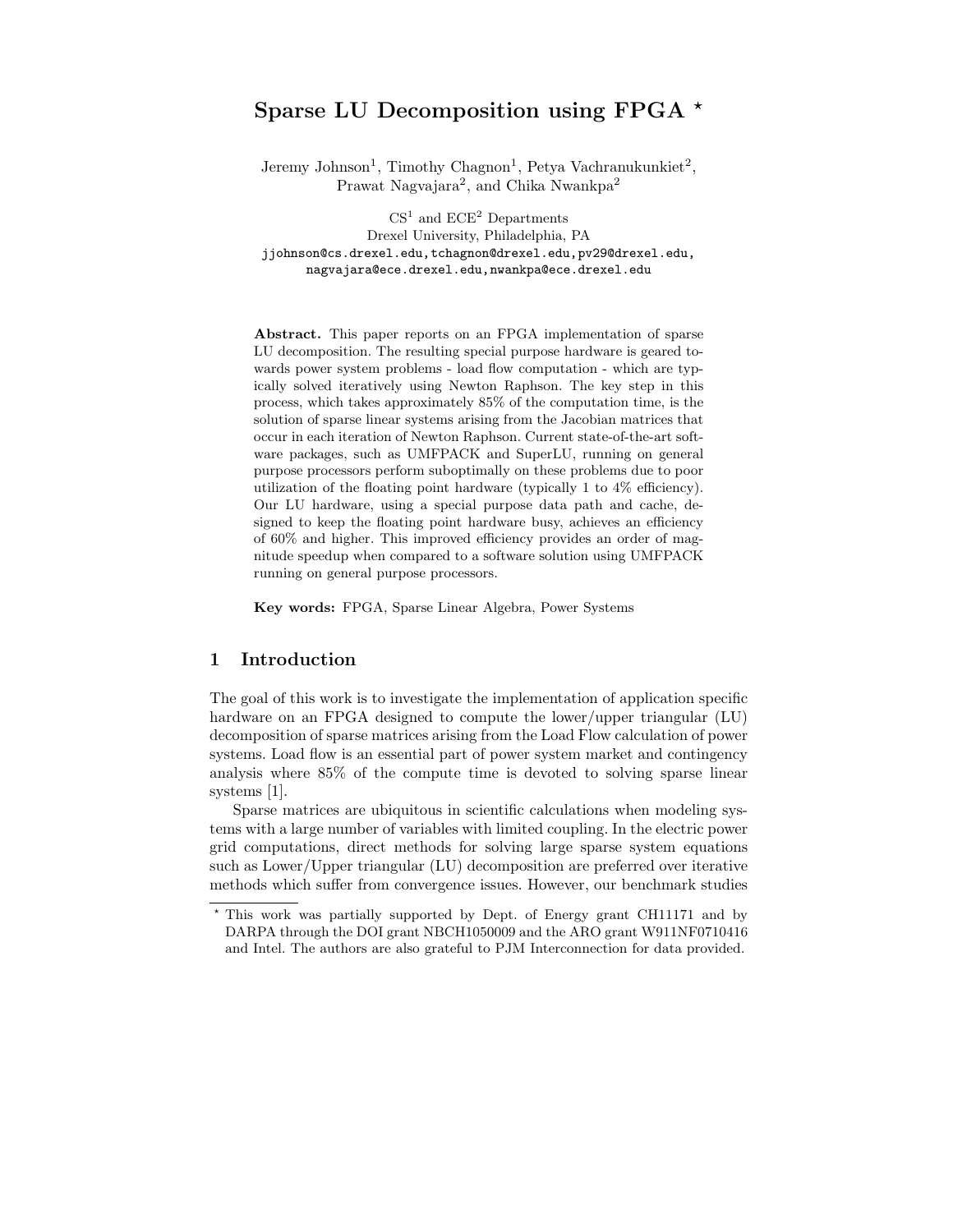show that high performance sparse linear solver software can fail to effectively utilize the available floating point computational throughput on general purpose processors due to data structure overhead and poor data locality [1].

We propose the use of application specific hardware implemented on an FPGA as a method to address the specific computational needs of sparse direct LU decomposition. Our design is based on an empirical study of benchmark power system matrices and their behavior during sparse LU decomposition.

The use of field programmable gate arrays (FPGAs) for high performance floating point scientific computing competitive with high performance general purpose processors has been previously reported [2–7]. Previous work on sparse matrix computations implemented on an FPGA include  $[5, 6]$ , where sparse matrix vector multiplication is explored, and [8] which utilizes parallel soft-core processing. In contrast, the implementation of an application specific sparse direct LU decomposition hardware design on FPGA has not been previously attempted.

In this paper we present the design and prototype implementation of sparse direct LU decomposition hardware on FPGA, comparing performance to a general purpose processor based platform. Our results show that despite more than an order of magnitude deficit in clock speed as compared to general purpose processors, specialized sparse LU hardware running on an FPGA is capable of an order of magnitude speedup in computation time relative to high performance sparse linear solver packages.

In the next section we review the electric power flow computation which provides us with practical data used to develop high-performance custom hardware. In Section 3 we will review the sparse LU algorithm used in this implementation We present the hardware design in Section 4 and the results of performance evaluation in Section 5.

## 2 Power Flow Computation

Power flow is the calculation of the complex voltages and powers for a power system network to model the steady state of the system. In this analysis the power system is modeled as a set of nodes, also called buses, interconnected by transmission links, also called branches. The bus admittance matrix, or Ybus, is a mathematical representation of the power system based on Kirchoff's current law. Since the interconnectivity of a typical power system is less than four branches per bus, the Ybus matrix is very sparse for larger systems.

The real  $(P)$  and imaginary power  $(Q)$  for the *i*th bus in the power system can be calculated as

$$
P_i(x) = \sum_{k=1}^{n} |V_i| |V_k| [G_{ik} \cos(\theta_i - \theta_k) + B_{ik} \sin(\theta_i - \theta_k)]
$$
  
\n
$$
Q_i(x) = \sum_{k=1}^{n} |V_i| |V_k| [G_{ik} \sin(\theta_i - \theta_k) - B_{ik} \cos(\theta_i - \theta_k)]
$$
\n(1)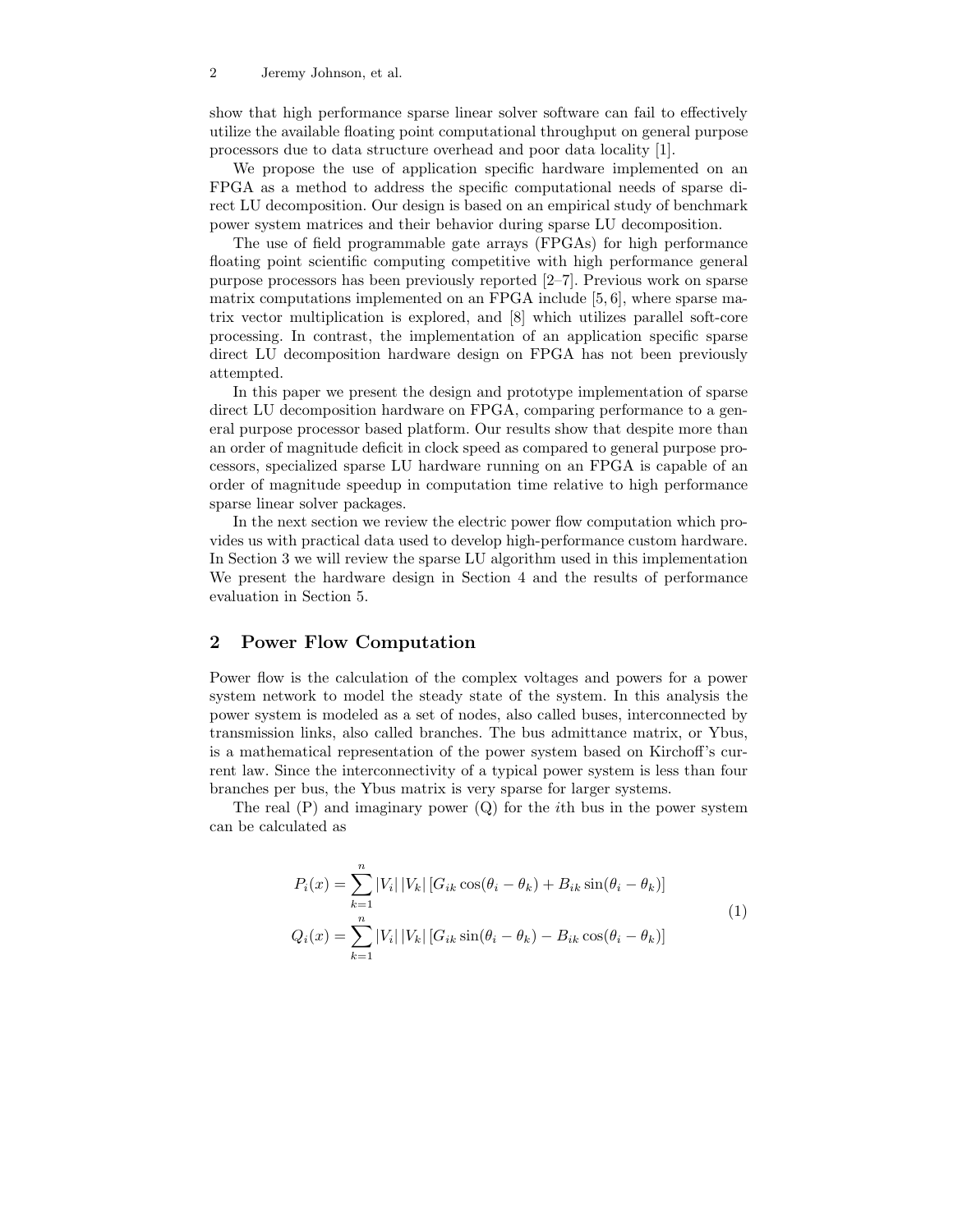Where  $G_{ik}$  represents the real part of the ik entry in the Ybus and  $B_{ik}$ represents the complex part.  $V_i$  and  $\theta_i$  represent the complex voltage magnitude and phase angle at a particular bus in the system.  $x$  is the state vector whose elements are the voltage magnitudes and phase angles at the buses in the transmission power grid.

The solution of the equations (1) can be calculated by using the Newton-Raphson method. The Newton-Raphson method utilizes successive refinements to an initial guess and converges quadratically to a solution.

$$
\mathbf{J}^{\mathbf{v}} \cdot \mathbf{\Delta} \mathbf{x}^{\mathbf{v}} = -f(\mathbf{x}^{\mathbf{v}})
$$
 (2)

The Jacobian matrix,  $J^{\mathbf{v}}$ , and the power mismatch vectors,  $\Delta \mathbf{x}^{\mathbf{v}}$  in equation (2), are updated during iteration based on the current solution vector. The repeated solution of the sparse Jacobian matrix can be calculated by LU decomposition.

During the operation of an electric grid, the power flow computation is constantly performed in conjunction with contingency and economic analysis. For each contingency, the grid is assumed to have a fault and power flow is calculated to determine if the fault will cause instability or black out. The number of faults considered for practical operation of a grid demands significant computing resources. Previous study on power flow calculation found that roughly 85% of the computation time is spent on LU decomposition  $[1, 9]$ . A cost-effective sparse LU hardware accelerator can provide a high-performance computing solution.

# 3 Sparse LU Decomposition

Lower/Upper triangular decomposition is the factorization of a matrix A into the product of a lower triangular matrix L and an upper triangular matrix U. For direct methods, it may be necessary to perform pivoting, the swapping of a row/column with another, in order to maintain numerical stability as well as accuracy in the solution. In these cases one or more permutation matrices, P for row and Q for column pivoting, are also included as part of the solution.

$$
PAQ(QTx) = LU\tilde{x} = PB
$$
\n(3)

With the upper, lower, and permutation matrices for a given system of linear equations, the solution x can be obtained by forward and backward substitution.

The LU decomposition of a matrix can be computed by iterative methods such as conjugate-gradient, or by direct methods such as Gaussian elimination. Iterative sparse LU solvers suffer from convergence issues with power flow [10], which restricts our focus to direct algorithms.

Direct LU solvers for dense matrices, require  $O(n^3)$  floating point operations for LU decomposition. Sparse matrices on the other hand can benefit from algorithms that reduce the number of operations required to calculate the solution. Unlike dense methods which follow a regular computation pattern though, sparse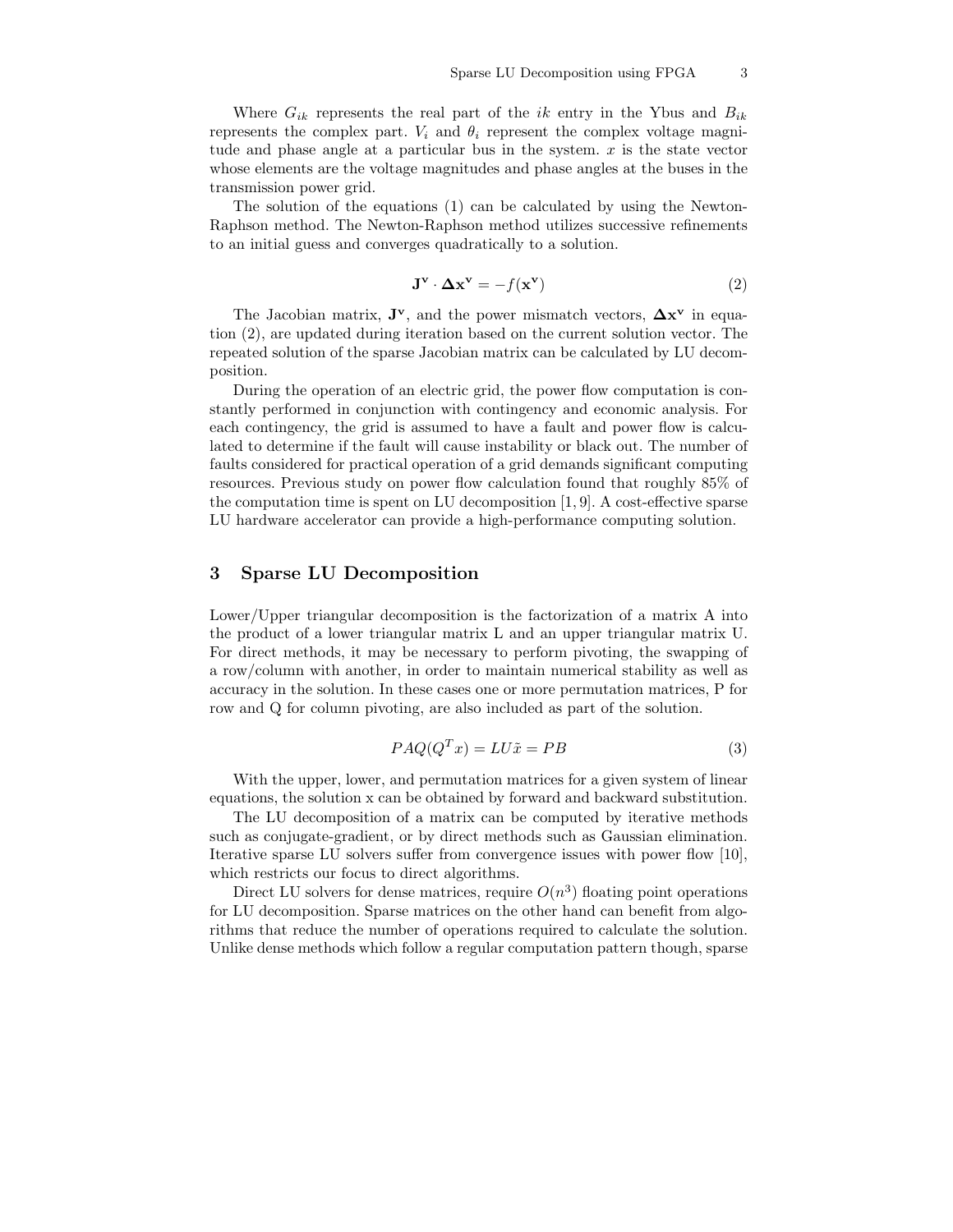methods suffer from irregular computation patterns that are dependent on the non-zero structure of the matrix.

Based on empirical study on the power grid data and power flow calculation we reported that sparse LU decomposition requires roughly  $O(n^{1.4})$  floating point operations [1], given a suitable matrix ordering, for the type of sparse matrices encountered in power flow. Properties for some of the power system matrices studied in [1] are given in Table 1. Suitable pre-ordering of the matrix is required to prevent large amounts of fill-in which can degrade the performance of sparse LU solvers. For the power flow computation, the pre-ordering computation time can be amortized over multiple contingencies of the same power system matrix. Our results include the use of the approximate minimum degree (AMD) ordering algorithm [11] computed in software prior to LU decomposition in hardware.

|  |  |  |  | <b>Table 1.</b> Sparse Matrix Properties |
|--|--|--|--|------------------------------------------|
|--|--|--|--|------------------------------------------|

|            |                       | Number of |           |           |                | Post-LU Reported Floating Point |
|------------|-----------------------|-----------|-----------|-----------|----------------|---------------------------------|
| System     | Matrix Size Non-Zeros |           | Sparsity  | Sparsity  | <b>MF</b> lops | Efficiency                      |
| $1648$ Bus | 2,982                 | 21.196    | $0.24\%$  | $0.51\%$  | 41.20          | $1.29\%$                        |
| 7917 Bus   | 14,508                | 105,522   | $0.05\%$  | $0.11\%$  | 39.25          | $1.23\%$                        |
| 10278 Bus  | 19.285                | 134.621   | $0.036\%$ | $0.079\%$ | 27.57          | $0.86\%$                        |

Benchmark system results from 3.2 GHz Pentium 4 Running UMFPACK 5.2.0 with ATLAS 3.8.0

#### 4 Sparse LU Hardware Design

Our FPGA based sparse LU hardware implements a row-wise, right-looking method of Gaussian elimination with row partial pivoting. To maximize performance, the design of the sparse LU hardware focuses on maintaining regular computation and memory access patterns that are parallel and fully pipelined wherever possible. Synchronous First-In-First-Out buffers implemented with embedded memory blocks are used for high speed buffering of data words throughout the pipelined design. A separate column-oriented mapping (colmap) of the non-zero structure of the matrix reduces pivot search from  $O(n^2)$  to  $O(n)$  time. The empirical study of power system matrices in [1] provides parameters for the hardware design such as cache line size, total cache size, and buffer depths, minimizing the need to handle more general cases and error conditions with extra logic.

A high level diagram of the sparse LU hardware implementation and basic data flow is depicted in Figure 1. The design of the hardware can be broken down into four main partitions. A central control, implemented as a state machine, tracks the progress of the functional units to ensure synchronized operation. The pivot logic and sub-matrix update logic implement the necessary computations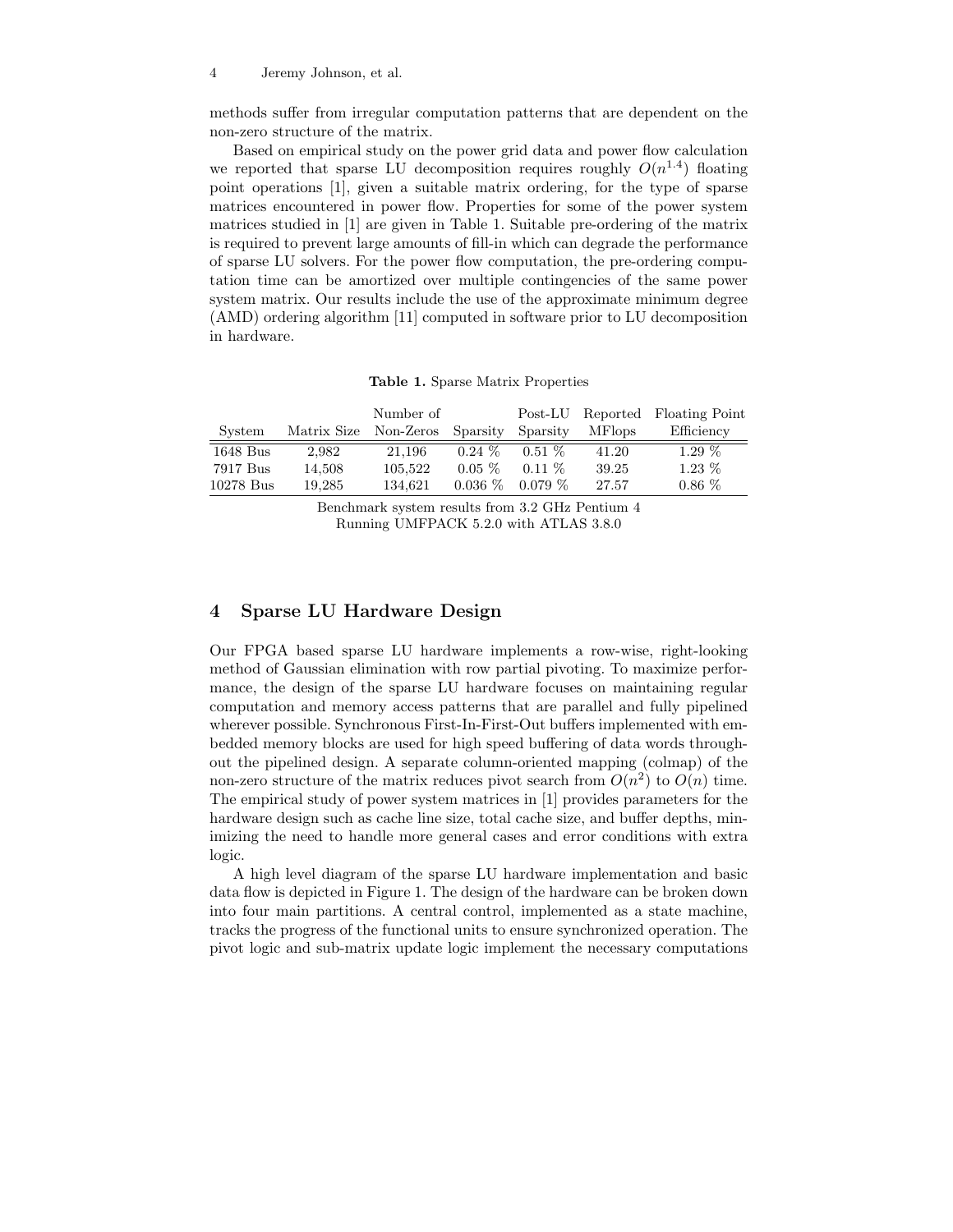required for sparse LU decomposition. The last partition, cache, handles sparse matrix data retrieval and storage for the pivot search and sub-matrix update.



Fig. 1. Top Level Sparse LU Hardware Block Diagram

Not shown are the external memory interfaces to the Sparse LU Hardware, which depend on the FPGA prototype board used for implementation. Our design assumes independent memory banks for the units which require access to external memory such as SDRAM. The colmap utilizes one memory interface to store a column-wise representation of the sparse matrix structure for fast pivot search capability. The cache utilizes another memory interface to store a rowwise representation of the sparse matrix in compressed form. Having two separate memory banks and controllers allow concurrent operation for the colmap and cache units.

A detailed diagram of the pivot search logic and the submatrix update logic is depicted in Figure 2. The logic to perform the pivot search consists of three units, referred to as colmap, swap, and pivot. The pivot selection algorithm used in the hardware design is row partial pivoting based solely on numerical criteria and does not perform any analysis for potential fill-in reduction. The pivot logic performs a search, element by element, of the current column for the LU decomposition. The highest magnitude element is selected as the pivot element.

The colmap unit first performs a burst read of the column-wise matrix representation to form the pivot column. The swap unit maintains a mapping of the pivoting operations that have occurred. This is used to reject candidate rows from the colmap which have already been eliminated. Rows which are not rejected are sent to the cache read queue as single word read requests. The pivot unit compares pivot column values returned from cache, selecting the element with the highest floating point magnitude as the pivot element. Once the exhaustive search of the pivot column is complete the swap unit updates the row mappings and the sub-matrix update can begin.

The sub-matrix update logic has two main computations, the normalization of the pivot column by the pivot element, followed by a reduction of the remaining sub-matrix by the product of the pivot row and the pivot column. The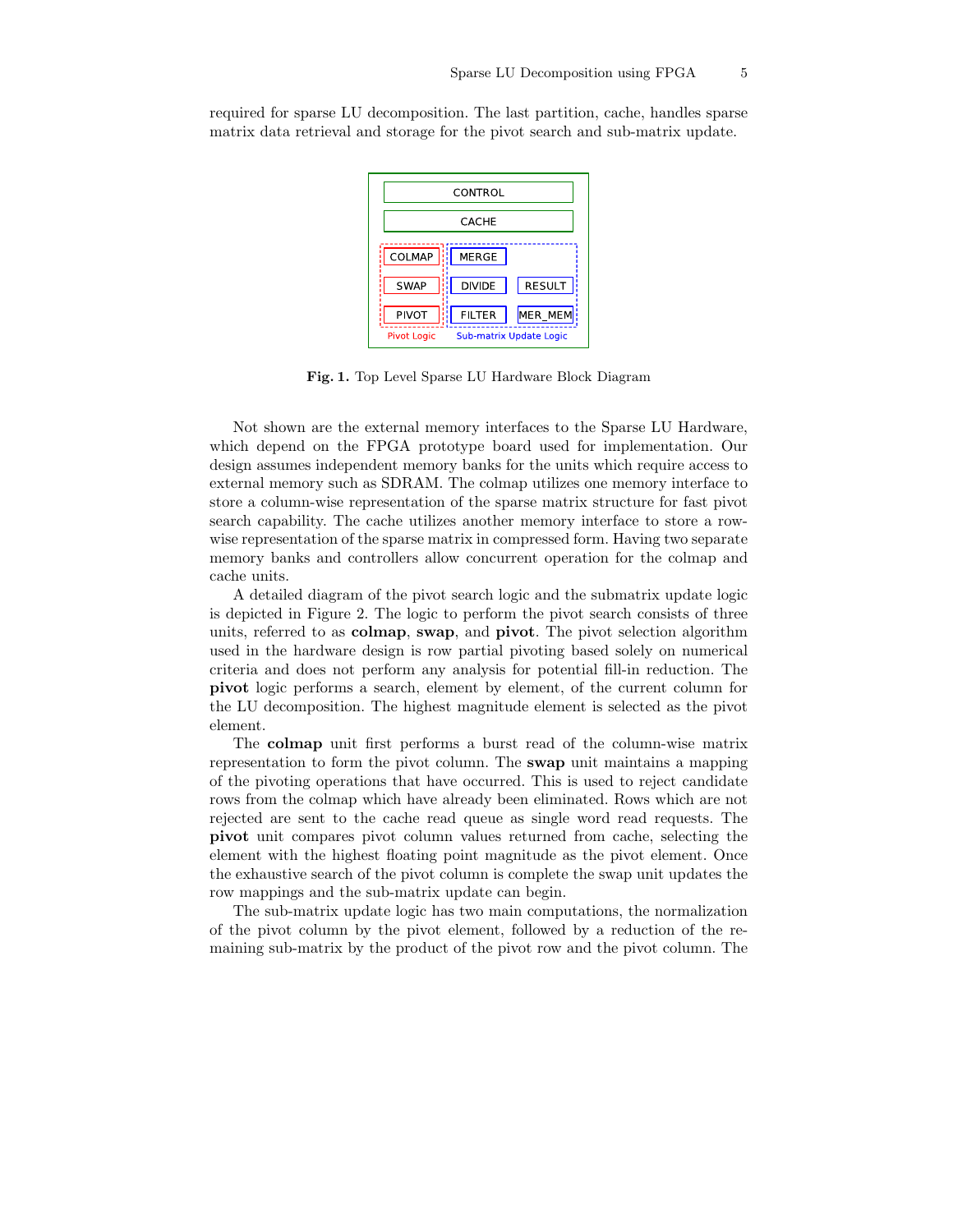filter unit feeds the pivot column elements to the divide unit to be normalized. The **mer\_mem** unit handles cache requests and schedules computation for row updates by the merge unit(s). The **result** unit records the pivot element, pivot row, and normalized pivot column as parts of the final L and U matrices.



Fig. 2. Pivot and Sub-matrix Update Logic

The merge unit performs three tasks in a streaming parallel fashion which make up the bulk of computation. The first is calculating the product of the pivot row and an element of the normalized pivot column. The second is a comparison of the pivot row indices to the sub-matrix row indices to determine the non-zero structure of the reduced row. Finally, the scaled pivot row and sub-matrix row are merged into the new non-zero structure as operands to the floating point addition unit. Additional parallelism is possible by increasing the bandwidth to the cache and instantiating multiple merge units to allow row reductions in parallel.

The use of a memory hierarchy consisting of one or more levels of cache has been used for quite some time in order to address the growing disparity between memory performance and the performance of high speed logic. The use of a cache for our FPGA based Sparse LU Hardware is two fold. The first is to reduce the latency of memory read operations and therefor idle cycles where computations could occur. The second reason, and perhaps most important, is to supply the merge unit with enough scalable read/write bandwidth for high performance.

A detailed diagram of the special purpose cache is depicted in Figure 3. The cache design is single level and utilizes the embedded FPGA memory blocks for cache data storage and tag data arrays. The cache policy is write-back with read miss allocation and a modified First-In-First-Out (FIFO) replacement policy.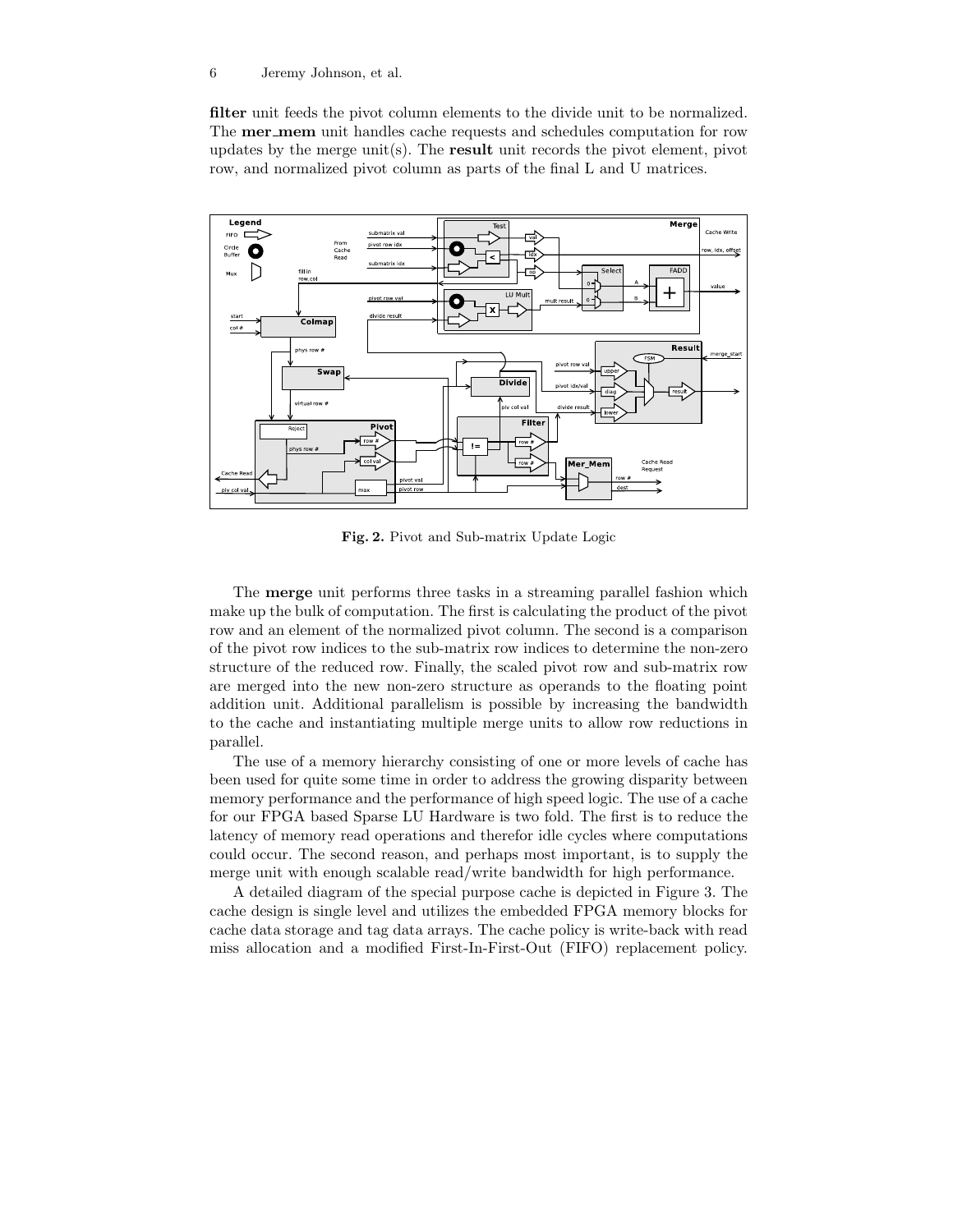The cache is fully associative and stores entire compressed matrix rows to allow high speed constant burst read/write operations. The tag array logic uses content addressable memory (CAM) functionality based on [12] to look up a cache line from a matrix row number. Additional logic guarantees that no rows in-process will be replaced and all writes will be a cache hit.



Fig. 3. Special Purpose Cache

This cache is an example of where the reconfigurable nature of the FPGA can allow application specific design for performance enhancements tailored to a specific algorithms data access requirements. Simulation results show that our cache design results in a row read hit rate of ∼85% (word read hit rate over 90%) including compulsory misses; all row writes are hits as previously mentioned.

#### 5 Sparse LU Hardware Performance

In order to evaluate the performance of our hardware design, a prototype was implemented, a scalable performance model written, and performance compared to state-of-the-art sparse linear solver packages on matrices used in power system analysis [13].

To provide a valid reference for the performance of our hardware design, several state of the art linear solver packages were tested for their performance using a system based on a general purpose microprocessor [1]. Data for 1648, 7917, and 10279 bus systems (see Table 1 and [1]) was used. Three state of the art solvers were tested as packaged, UMFPACK [14], SuperLU [15], and WSMP [16]. For the LU decomposition of our benchmark matrices, UMFPACK provided the best solve times so it was chosen to be the reference for comparisons to the performance of the Sparse LU Hardware. Due to the size and structure of the power system matrices, parallel solvers did not perform as well as sequential the sequential packages. In our performance calculations we used the CPU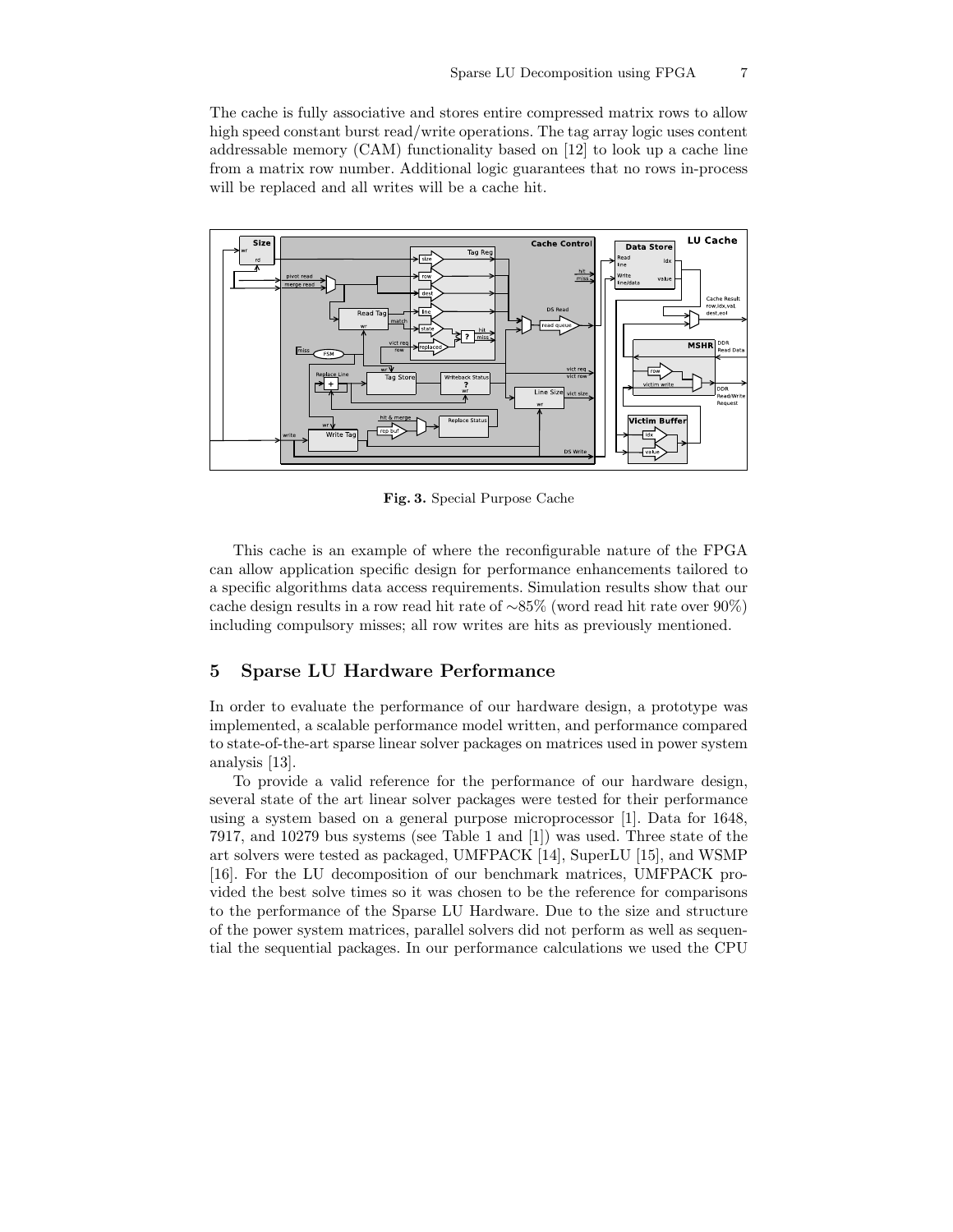time reported by UMFPACK 5.2.0 for numerical solve running on an Intel Pentium 4 3.2 GHz system. It should also be noted that the pre-ordering used by UMFPACK is the same ordering used for our Sparse LU Hardware.

The Sparse LU hardware was first implemented using SBS Technologies Tsunami PCI board containing of an Altera 1S25 FPGA, 1MB ZBT SRAM, 256MB SDRAM, and running at 50 MHz capable of operating on the 1648 Bus and smaller systems. The number of clock cycles required to perform the LU decomposition for the FPGA based hardware was measured using a hardware counter that increments every clock cycle during LU decomposition. This hardware cycle count is used to verify the accuracy of the software performance model for the Sparse LU architecture. Table 2 details the FPGA resource usage for the Sparse LU Hardware in configurations of 1 and 2 merge units.

Logic Memory DSP Elements (Kb) Blocks Single Merge 15,274 1,503 42 Dual Merge 22,165 1,606 50

Table 2. Sparse LU Hardware Resource Utilization

To gauge the practicality of a FPGA based accelerator for sparse LU decomposition of power system matrices, analysis of the data transfer time was performed. Figure 4 illustrates the time required to transfer all necessary data to the FPGA relative to the numerical solve time on Pentium 4 running UMF-PACK. Three typical interconnections are compared by using the bandwidth rates of PCI, PCI-X, and HyperTransport. These results show that given a high speed interconnect, the data transfer cost would not be a significant bottleneck relative to the calculation time.



Fig. 4. Data Transfer Relative to Benchmark System Solve Time

The performance model of the LU hardware was written to project performance on larger systems and to determine the impact of design changes. Based on hardware parameters such as latency and cache size, the model reports the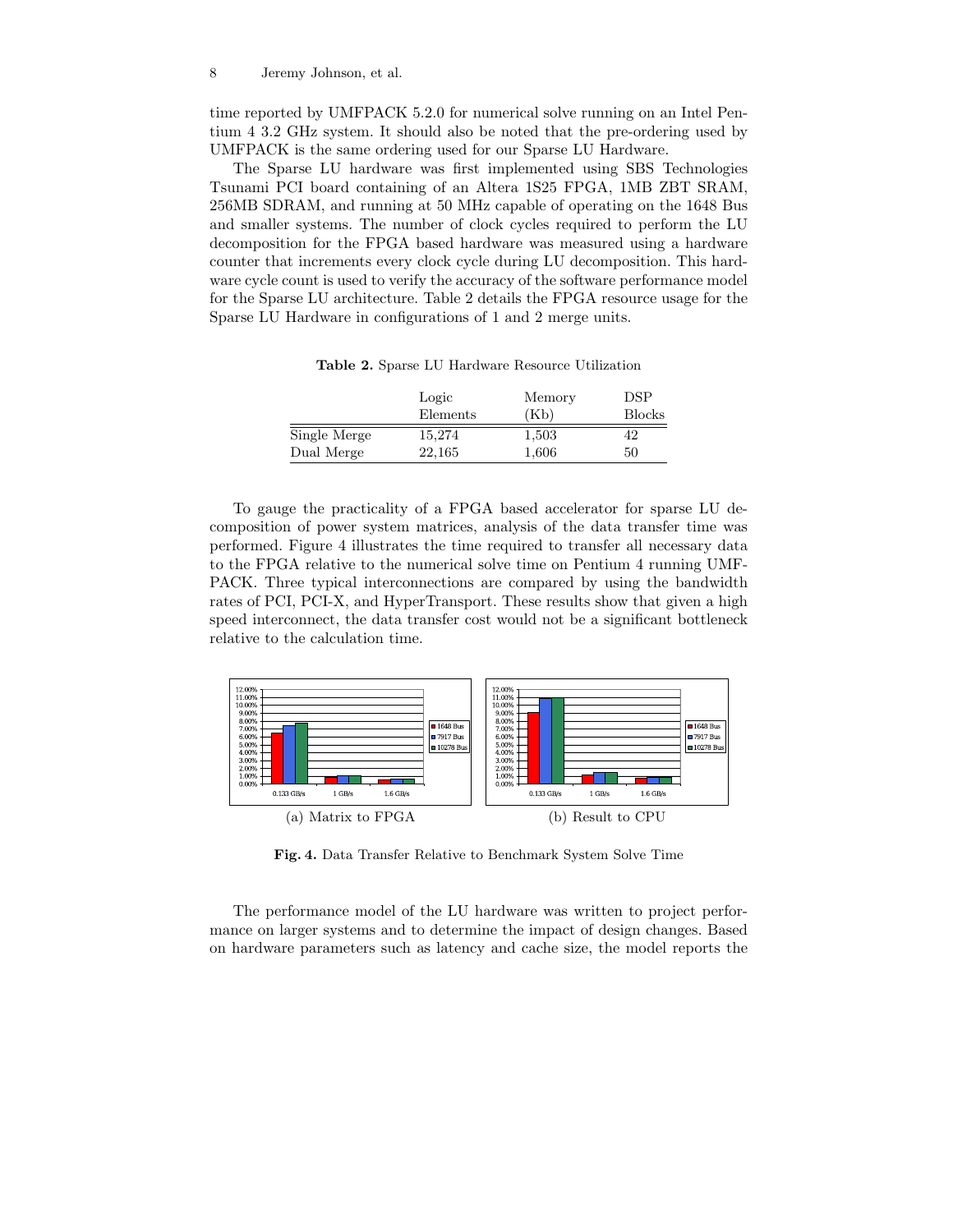expected number of clock cycles for LU decomposition. The model successfully projects the performance to within 95% of the actual results of the hardware prototype.

Figure 5 compares the projected performance, with varying clock speeds and number of merge units, of the LU hardware versus the run time of UMFPACK [14] running on a Pentium 4 (3.2 GHz) benchmark system. To confirm the pro-



Fig. 5. Performance of Sparse LU Hardware Relative to Benchmark System

jected speedup, we are porting the LU hardware design to a Xilinx Virtex 4 LX200 FPGA which is capable of holding the larger systems, multiple merge units, and running at higher frequencies.

#### 6 Conclusion

Our results show that the sparse LU decomposition hardware design implemented on an FPGA is capable of an order of magnitude speedup relative to the Pentium 4 based benchmark system. This result highlights the practical use of FPGAs for high performance sparse direct LU decomposition.

#### References

- 1. Vachranukunkiet, P., Johnson, J., Nagvajara, P., Tiwari, S., Nwankpa, C.: Performance analysis of load flow on fpga. In: 15th Power Systems Computational Conference. (August 2005)
- 2. Underwood, K.: Fpgas vs. cpus: trends in peak floating-point performance. In: FPGA '04: Proceedings of the 2004 ACM/SIGDA 12th international symposium on Field programmable gate arrays, New York, NY, USA, ACM (2004) 171–180
- 3. Underwood, K.D., Hemmert, K.S.: Closing the gap: Cpu and fpga trends in sustainable floating-point blas performance. In: IEEE Symposium on FPGAs for Custom Computing Machines, Los Alamitos, CA, USA, IEEE Computer Society (2004) 219–228
- 4. Zhou, L., Prasanna, V.K.: Scalable and modular algorithms for floating-point matrix multiplication on fpgas. In: 18th International Parallel & Distributed Processing Symposium (IPDPS04), IEEE (2004)
- 5. Zhuo, L., Prasanna, V.K.: Sparse matrix-vector multiplication on fpgas. In: Proceedings of the 2005 ACM/SIGDA 13th international symposium on Fieldprogrammable gate arrays (FPGA05), New York, NY, USA, ACM (2005) 63–74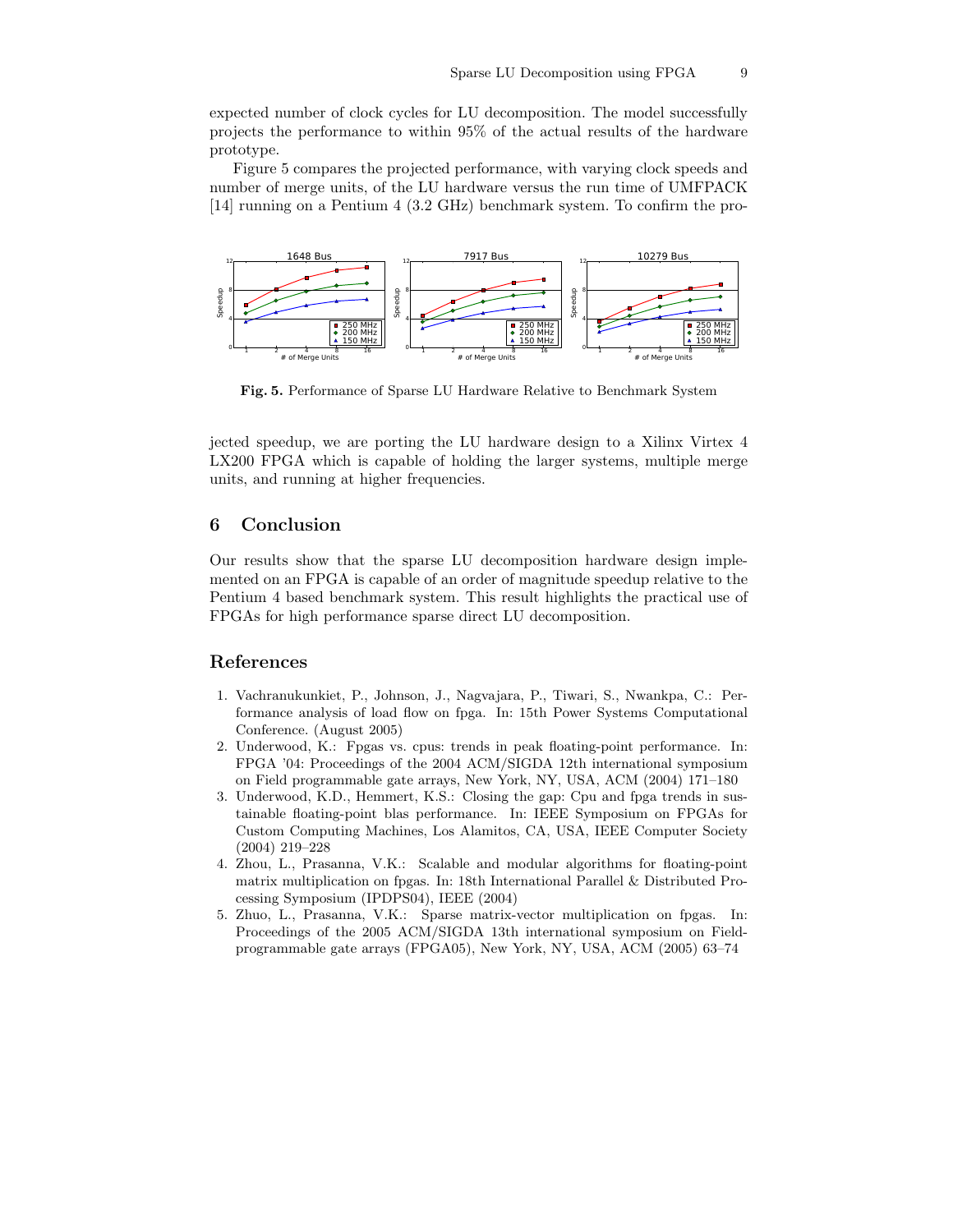- 10 Jeremy Johnson, et al.
- 6. deLorimier, M., DeHon, A.: Floating-point sparse matrix-vector multiply for fpgas. In: Proceedings of the 2005 ACM/SIGDA 13th international symposium on Fieldprogrammable gate arrays (FPGA05), New York, NY, USA, ACM (2005) 75–85
- 7. Govindu, G., Choi, S., Prasanna, V., Daga, V., Gangadharpalli, S., Sridhar, V.: A high-performance and energy-efficient architecture for floating-point based lu decomposition on fpgas. (April 2004)
- 8. Wang, X., Ziavras, S.G.: Parallel lu factorization of sparse matrices on fpga-based configurable computing engines. Concurrency and Computation: Practice and Experience 16(4) (2004) 319–343
- 9. Tu, F., Flueck, A.J.: A message-passing distributed-memory parallel power flow algorithm. In: Power Engineering Society Winter Meeting, IEEE (2002) 211–216
- 10. Pai, M., Dag, H.: Iterative solver techniques in large scale power system computation. In: Proceedings of the 36th IEEE Conference on Decision and Control. Volume 4. (Dec 1997) 3861–3866 vol.4
- 11. Amestoy, P.R., Davis, T.A., Duff, I.S.: An approximate minimum degree ordering algorithm. SIAM Journal on Matrix Analysis and Applications 17(4) (1996) 886– 905
- 12. Xilinx, Inc.: Designing Flexible, Fast CAMs with Virtex Family FPGAs. (September 1999) xapp203.
- 13. Vachranukunkiet, P.: Power flow computation using field programmable gate arrays. PhD thesis, Drexel University (2007)
- 14. Davis, T.A., Duff, I.S.: An unsymmetric-pattern multifrontal method for sparse LU factorization. SIAM Journal on Matrix Analysis and Applications 18(1) (1997) 140–158
- 15. Demmel, J.W., Eisenstat, S.C., Gilbert, J.R., Li, X.S., Liu, J.W.H.: A supernodal approach to sparse partial pivoting. SIAM Journal on Matrix Analysis and Applications 20(3) (1999) 720–755
- 16. Gupta, A., Joshi, M.: Wsmp: A high-performance shared- and distributed-memory parallel sparse linear equation solver. IBM Research Report RC 22038 (98932) (April 2001)

# Appendix: Larger Diagrams for Review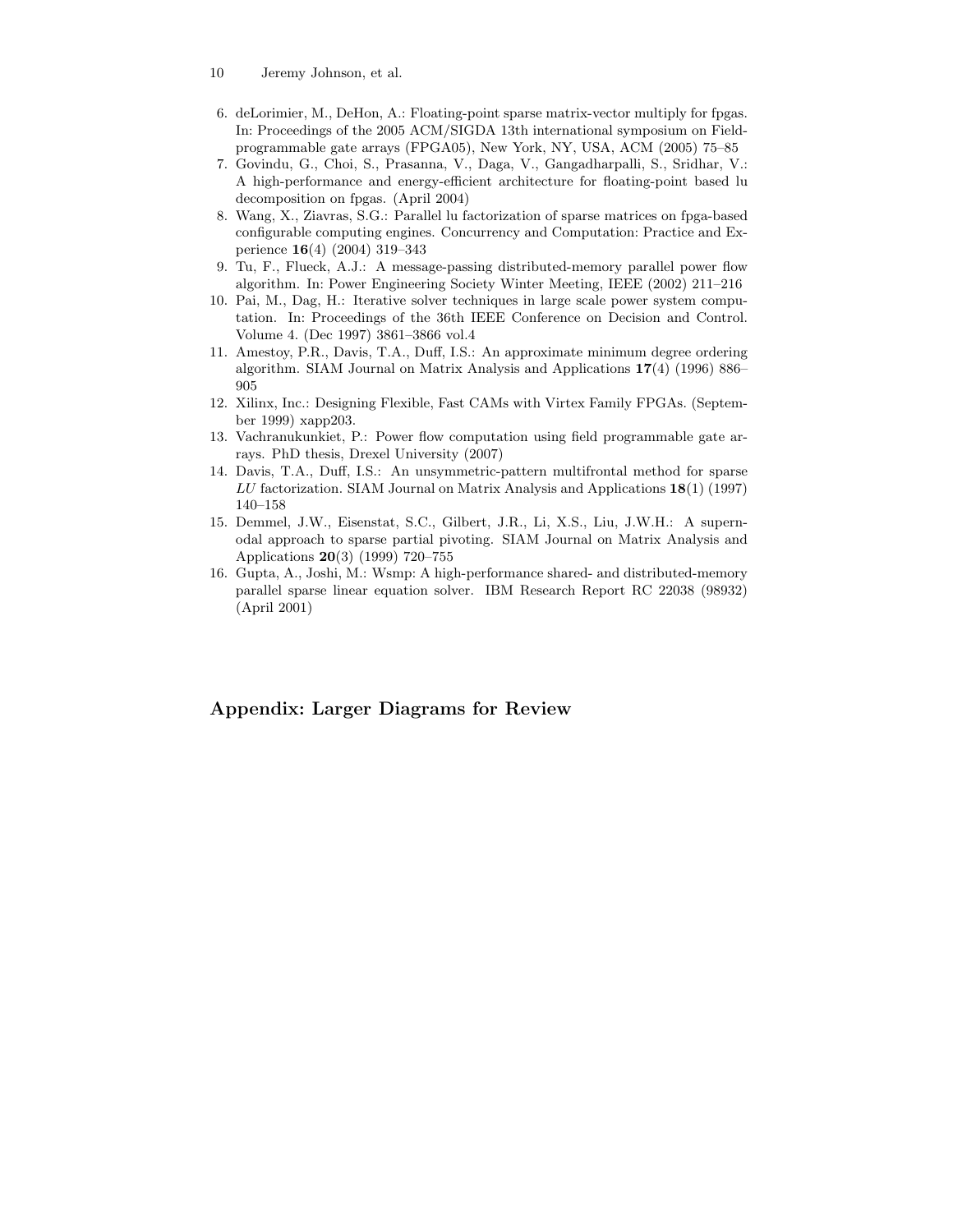